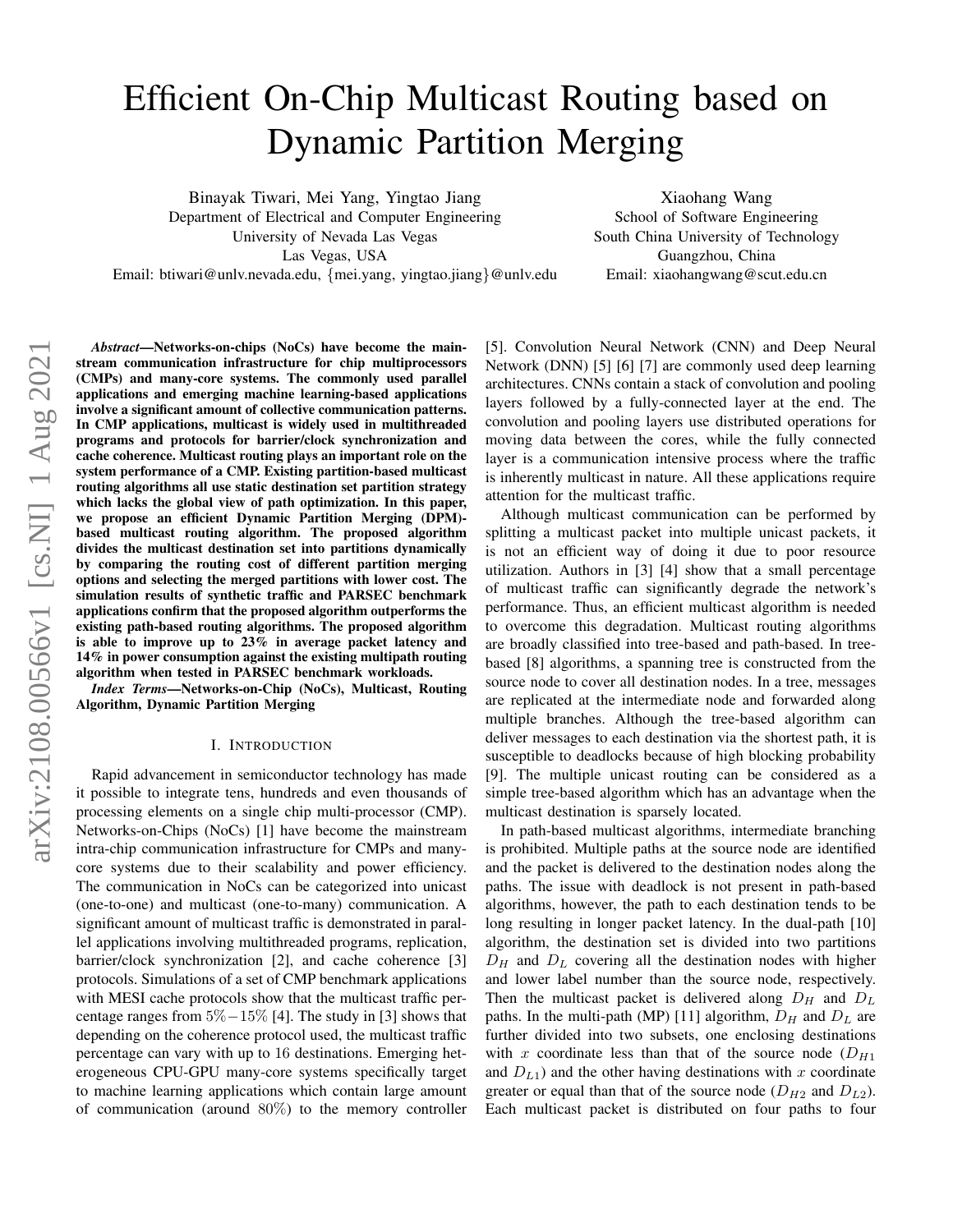destination groups. By making full utilization of four outgoing channels at the source node, the multi-path algorithm achieves better performance than the dual-path algorithm. However, the existing multi-path algorithms all use static partitions which lack the global view of path optimization.

In this paper, we first formulate the multicast destination set partition problem and propose an efficient dynamic partition merging (DPM) algorithm to solve it. The proposed algorithm divides the multicast destination set into partitions dynamically by comparing the routing cost of different partition merging options and selecting the merged partitions with lower cost. The multicast routing in each partition takes advantage of both multiple unicast and dual-path algorithms. Deadlock is avoided by separating the physical network in high and lowchannel networks with corresponding turn restrictions. Simulation results of the proposed algorithm by both synthetic traffic and PARSEC benchmark workloads show that the DPM-based multicast routing algorithm achieves significant improvement over the existing multi-path algorithms in both average packet latency and power consumption.

The rest of the paper is organized as follows. Section II provides brief review of existing on-chip multicast routing algorithms. In Section III, the problem of multicast destination set partition is formulated and the proposed algorithm is described in detail. Section IV provides the experimental settings, simulation results, and discussion of the results. Section V concludes the paper.

## II. RELATED WORK

In the literature, several tree-based and path-based multicast routing algorithms have been proposed for NoCs. In the Virtual Circuit Tree Multicast (VCTM) [3] scheme, a unique VCT ID is created for each source destination set and a virtual circuit is formed before the multicast traffic begins to flow. The overhead of virtual circuit setup time and tree maintenance information is not trivial, especially when the number of multicast destinations is high. For Recursive Partitioning Multicast (RPM) [12], the network is first partitioned according to the source node location and selectively a tree is formed by replication. After the replica reaches the next hop in each partition, the same process repeats recursively inside the partition till the message is delivered to all destinations. In [13], a deadlock free tree-based multicast routing based on a hold-release tagging method is proposed where flits can be interleaved and pheromone tracking method is used to reduce the communication energy.

Two multicast routing algorithms are proposed for 3D NoCs [14], where MXYZ is a tree-based dimension order routing algorithm where packets are replicated to X, Y or Z direction based on the destinations with common coordinates and AL+XYZ finds an alternate output channel if the selected output channel is not available. In [15], an adaptive and deadlock free tree-based multicast routing scheme is proposed by interleaving flits from different sources in a message queue. The K-Means based Multicast Routing (KMCR) scheme [16] employs K-means clustering method to partition the network



Fig. 1: View with (a) Static Partition (b) Alternate Partition

balanced in terms of destinations. Then the centroid of each partition is found, a tree from the source node to each centroid is created and finally a subtree is formed from the centroid to each destination. All tree-based routing algorithms require the support of flit replication in the router microarchitecture.

In dual-path (DP) [10] and multipath (MP) [11] routing algorithms, the destination nodes are partitioned into two groups and four groups respectively according to their relative position to the source node. In the column-path [17] based method, the message is traversed on X dimension to the first node which x coordinate is matched with the destination along the East or West direction and then delivered along the North or South direction to match the y coordinate of the destination. Authors in [18] have proposed a low distance multipath algorithm wherein the destination list is sorted according to hop count instead of the label. The algorithm is shown to be a better option than both multipath and column-path algorithms. In [19], a path-based adaptive routing scheme is proposed to exploit potential alternative paths by prohibiting the turns, which achieves better performance with a high degree of adaptivity than [20].

To reduce the latency in multicast packets, the path-based routing algorithm proposed in [21] selects the available output channel according to the size of buffer space in downstream routers based on the destination partitions. Authors in [22] proposed a balanced partitioning method in a 3D NoC which is an extended version of dualpath, multipath and column-path method. Authors in [23] also proposes a hierarchical multicast routing algorithm combining both multiple unicast and multipath routing which shows better resilience to hardware trojan attacks to multicast traffic. All the aforementioned path-based multicast routing algorithms use a static destination set partition strategy which lacks the global view of path optimization. As a matter of fact, the partition strategy should be flexible enough to cope with various distribution of destination nodes.

# III. DYNAMIC PARTITION MERGING-BASED MULTICAST ROUTING

The problem of static destination set partition is illustrated in Fig. 1. Based on the source node, the destination set is divided into four partitions using the partition method proposed in [11]. Thus, four packets will be sent along the four paths as shown in Fig. 1a towards four destination groups. Fig. 1b shows an alternate partition strategy which yields less total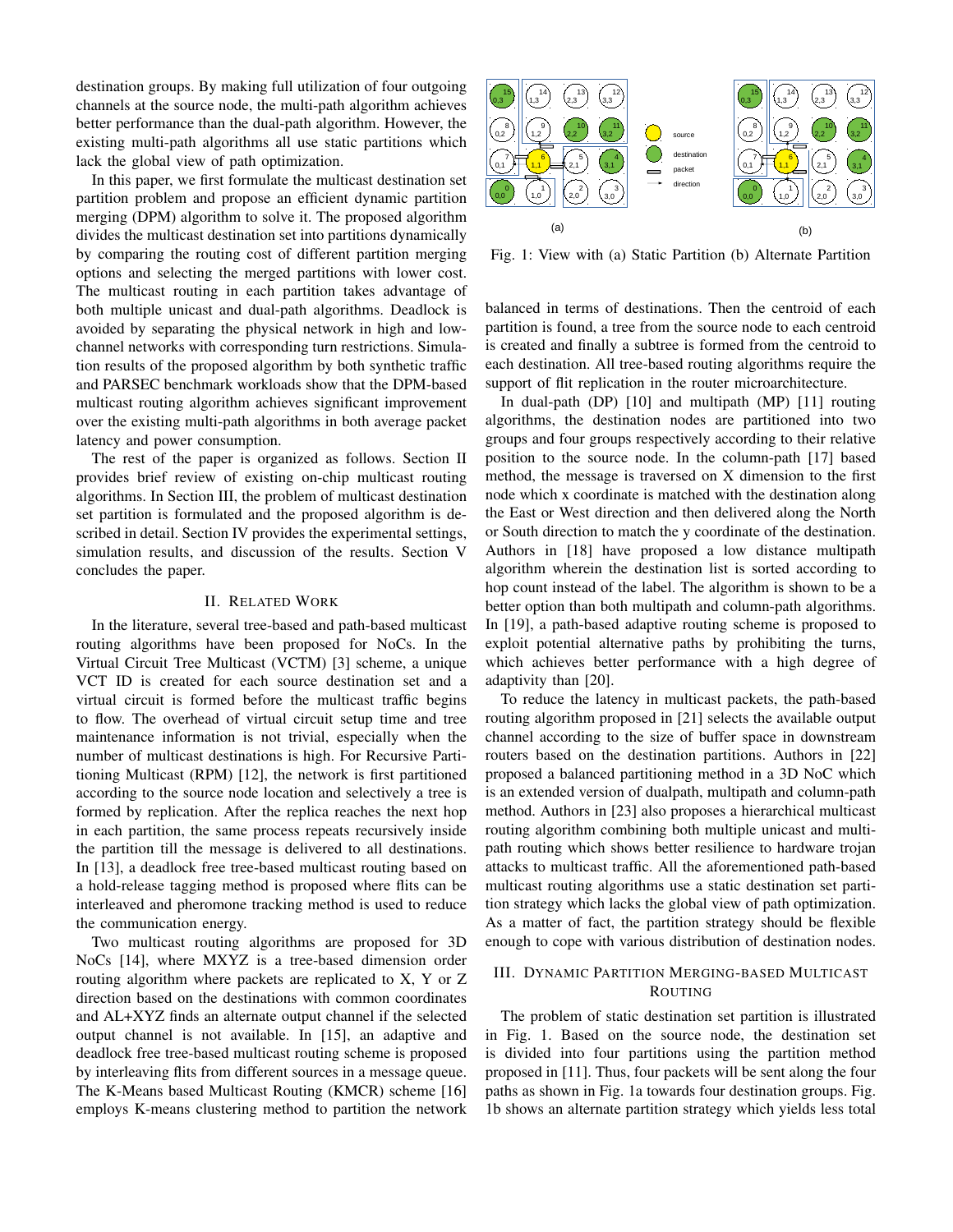

Fig. 2: Partition with source node S

hop count from the source node to all destination nodes than the static four-partition strategy. This example motivates us to study the problem of an optimal partition of the destination set such that the total hop count of the multicast routing paths is minimized. In the following, we first formulate the problem and propose the Dynamic Partition Merging (DPM) based multicast routing algorithm.

#### *A. Problem Formulation*

The destination set partition problem can be modeled as follows. Given a source node  $S$  and a universal set of the N multicast destination nodes  $D = \{d_0, d_1, ..., d_{N-1}\}.$  A collection of subsets of D, denoted as  $V = \{V_0, V_1, ..., V_{k-1}\}\$ where  $V_0, V_1, ..., V_{k-1} \subseteq D$  can be formed with the cost  $C_0, C_1, ..., C_{k-1}$  correspondingly, where  $C_i$  is the cost of multicast routing from source  $S$  to  $V_i$ . The objective of the problem is to find the set  $I \subseteq V$  with the minimum total cost such that all destination nodes in  $D$  are covered, i.e.,

$$
minimize \sum_{V_i \in I} C_i
$$

*subject to:*

$$
\bigcup_{V_i \in I} V_i = D \tag{1}
$$

$$
\forall V_i, V_j \in I \text{ and } i \neq j, V_i \cap V_j = \emptyset \tag{2}
$$

Equation (1) ensures that all the multicast destination nodes are reached. Equation (2) ensures that each destination is reached only once. The destination set partition problem is actually an exact weighted set cover problem [24] which is proven to be NP-complete.

#### *B. Proposed Solution*

Considering the hardware implementation cost, we propose a heuristic algorithm to solve the destination set partition problem. In light of the fine-grained partition used in [12], the destination set is partitioned into at most eight partitions according to the relative position to the source node  $S = (s_x, s_y)$ , as shown in Fig. 2a. For each non-corner edge node Fig. 2b, there are five partitions. While for each corner node Fig. 2c, three partitions are possible. Without loss of

generality, we describe the DPM algorithm using a non-edge node. For each node  $L = (l_x, l_y)$ , its basic partition is obtained according to the following rule:

- $P_0 = \{L : l_x > s_x \& l_y > s_y\}$
- $P_1 = \{L : l_x = s_x \& l_y > s_y\}$
- $P_2 = \{L : l_x < s_x \& l_y > s_y\}$ •  $P_3 = \{L : l_x < s_x \& l_y = s_y\}$
- $P_4 = \{L : l_x < s_x \& l_y < s_y\}$
- $P_5 = \{L : l_x = s_x \& l_y < s_y\}$
- $P_6 = \{L : l_x > s_x \& l_y < s_y\}$
- $P_7 = \{L : l_x > s_x \& l_y = s_y\}$

A basic destination partition set  $P = \{P_0, P_1, \ldots, P_7\}$ is formed where  $P_i \subseteq D$  and all the elements of  $P_i$ are mutually exclusive. An extended partition set is defined as  $\mathbb{P} = \{P_0P_1, P_1P_2, ..., P_7P_0, P_0P_1P_2, P_1P_2P_3, ..., P_7P_0P_1\}$ where  $P_i P_j$  stands for  $P_i \cup P_j$  and  $P_i P_j P_k$  stands for  $P_i \cup$  $P_j \cup P_k$  for  $i, j, k = 0, 1, \dots, 7$ .  $\mathbb P$  is obtained by merging up to 3 consecutive partitions from the partition set  $P$ . The limit is set to 3 in order to prevent the final partition from being converged to two partitions like in the dual-path algorithm [10] which is already proven to be worse than the multipath algorithm [10]. Additionally, this limit will also help in saving unnecessary computation effort. The collection set  $V = P \cup P$  which contains all possible partitions by merging up to 3 consecutive partitions. The cost  $C_i$  of multicast routing for each destination partition in set  $V$  is obtained as defined in Definition 2 which is determined after finding the representative node (Definition 1) in the partition. The saving A defined in Definition 3 is used to measure the merging benefit for each element in P.

**Definition 1.** *The representative node*  $R = (r_x, r_y)$  of an element  $V_i \in V$  is the nearest destination node  $d = (d_x, d_y)$ from a source node  $S = (s_x, s_y)$  for a given multicast packet obtained by:  $R = arg min \{cost_d : \forall d \in V_i\}$ , where  $cost_d =$  $|d_x - s_x| + |d_y - s_y|$ .

**Definition 2.** The cost  $C_i$  for each destination partition  $V_i \in V$  can be obtained by selecting the least cost between multiple unicast routing  $C_t$  and dual-path routing  $C_p$  as  $C_i = min(C_t, C_p)$ , where

 $C_t = \sum_{k=0}^{|V_i|-1} |\hat{d}_{kx} - r_x| + |d_{ky} - r_y|, |V_i|$  gives the number of destinations in  $V_i$ ,

 $C_p = Cost_{D_L} + Cost_{D_H}$  i.e.,the hop count of dual-path [10] from node R*.*

Definition 3. The saving A for merging *t* number of partitions, i.e., for partitions in  $\mathbb P$  *is* obtained by the following rule:  $A = max(0, \sum_{i=0}^{t-1} C_i - C_{0,1, \ldots, t-1})$ , where  $C_{0,1, \ldots, t-1}$  is the cost of the merged partition.

The proposed DPM algorithm is shown in Algorithm 1. For each node at  $(x, y)$  in a nxn mesh, it is labeled as  $L(x, y) = yn + x$  if y is even, and  $L(x, y) = yn + n - x - 1$  if y is odd. The labels will be used for calculating the dual-path routing paths. The network is first partitioned in P according to the partition rule, then the extended partition set  $\mathbb P$  and the search set  $V$  are obtained. For each partition in  $V$ , a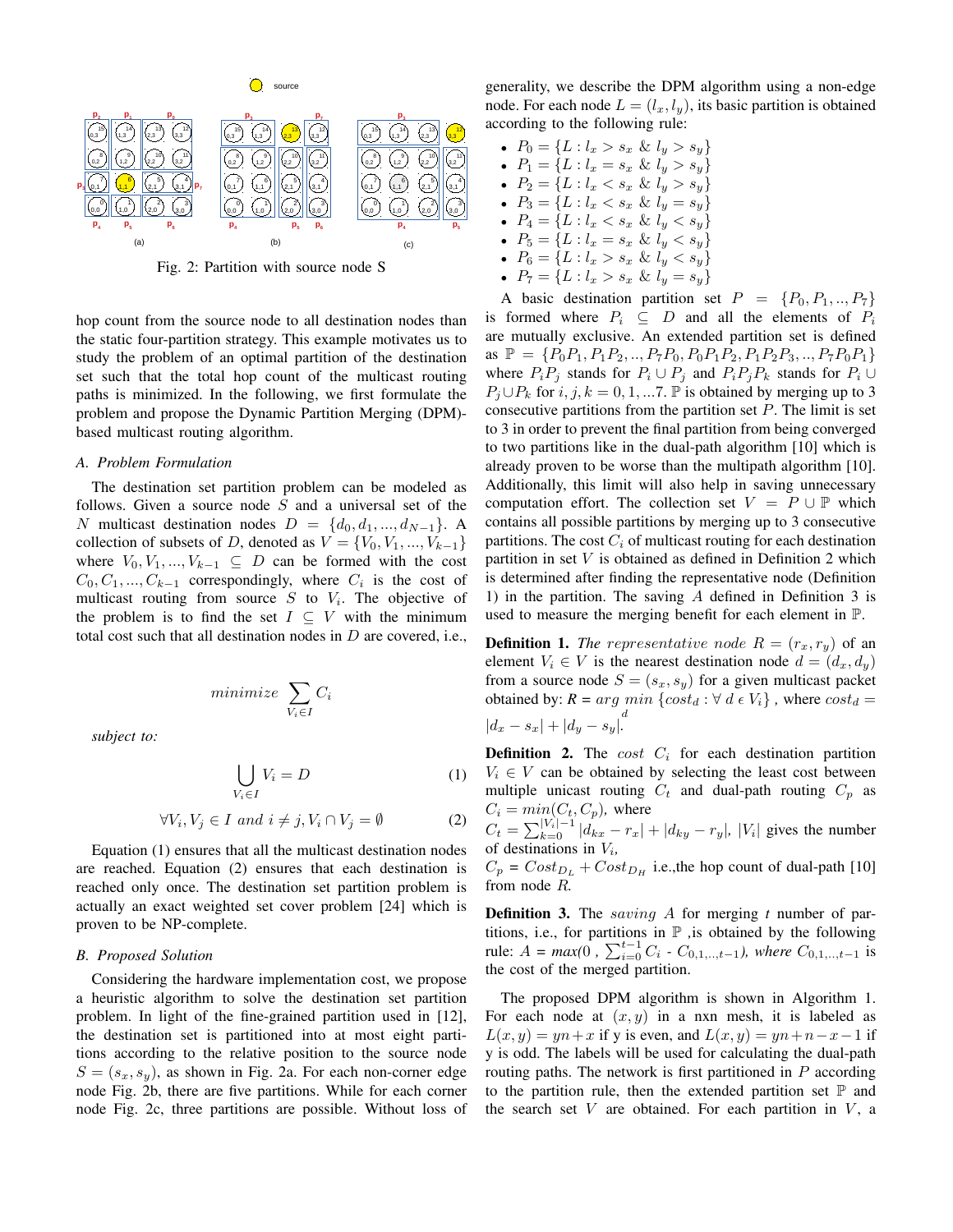## Algorithm 1: Dynamic Partition Algorithm (DPM)

**Input** : Multicast destination set  $D = d_0, d_1, \ldots, d_{N-1}$ and a source node  $S = (s_x, s_y)$ **Output:** Final partition set I 1  $P \leftarrow \{P_0, P_1, ..., P_7\}$  based on S  $2 \mathbb{P} \leftarrow$  $\{P_0P_1, P_1P_2, \ldots, P_7P_0, P_0P_1P_2, P_1P_2P_3, \ldots, P_7P_0P_1\}$  $\mathfrak{z} \ V \leftarrow P \cup \mathbb{P}$ 4 for  $\forall V_i \in V$  *and*  $V_i \neq \emptyset$  do  $\mathfrak{s}$  find R // Definition 1 /\* saving for  $P_i \in P$  is not needed \*/ 6 if  $V_i \in \mathbb{P}$  then  $7 \mid \text{find } A(V_i)$  // Definition 3 8 end 9 end 10  $I \leftarrow \emptyset$  // initialize the final partition I 11 while  $\exists A(V_i) \in \mathbb{P} \neq 0$  do 12  $\left[ q \leftarrow arg \ max \ \{A(V_i) : \forall \ V_i \in \mathbb{P} \}$  $\begin{array}{ccc} \texttt{13} & I & \leftarrow & I \cup {V_q} \end{array}$ /\* to avoid duplicate delivery \*/ 14 **for**  $\forall V_i \in V$  *and*  $V_a \cap V_i \neq \emptyset$  **do** 15  $\mid A(V_i) \leftarrow 0$ 16 end 17 end /\* add leftover partition which did not merge \*/ 18  $P \leftarrow P - (P \cap I)$ 19  $I \leftarrow I \cup P$ 

representative node R is found, followed by the saving A for each element in  $\mathbb P$  is calculated. The partition in  $\mathbb P$  with the maximum saving will be selected as a final partition in the set I. The saving A of the other partitions that contain the selected partition will be reset to 0 to avoid overlapping of the selected partitions. The searching process will quickly converge (up to 4 iterations) to a point when there is no more saving. Any non-merged partition from  $P$  is added to  $I$ . For each partition in the final set  $I$ , a multicast packet is formed with the destination group as well as the selected routing algorithm and delivered to the representative node  $R$  using  $XY$  routing. From the representative node  $R$ , the selected routing algorithm (either dual-path or multiple unicast based on the comparison in Definition 2) will be used to deliver the packet.

Fig. 3 shows the comparison of the multipath (MP) routing [10], the new multipath (NMP) routing proposed by Ebrahimi et.al [18] and the proposed (DPM)-based routing algorithm. In the example, the source node is marked in yellow and all destination nodes are marked in green. Fig. 3a shows the operation of MP, the destination set is divided into four partitions, which are  $D_{H1} = \{25, 33, 35\}$ ,  $D_{H2} = \{29, 30, 32\}$ ,  $D_{L1} = \{11\}$ , and  $D_{L2} = \{9, 7, 2\}$ . For  $D_H$  partition, the destination nodes are sorted in the ascending order of node labels and delivered accordingly. Whereas in the  $D<sub>L</sub>$  partition, destinations are sorted in the descending order of node labels and delivered accordingly. Fig. 3b shows the operation of NMP, where the

partition is similar to that of MP, however, the node is label as  $L(x, y) = yn + x$ . In each partition, the destination is sorted according to the least hop from the source node. A multicast packet is forwarded to the nearest destination first and then again sorted for the next destination. This method is better than multipath in saving the number of routing hops in  $D_{H2}$ and  $D_{L2}$ .

Fig. 3c shows the partition before merging and Fig. 3d shows the partition after merging where  $P_0$ ,  $P_1$  and  $P_4$ ,  $P_5$ are merged. If the cost of merging is same then the group containing the least number of partitions is chosen first then the partition with the smallest indexed partition is chosen. For partition  $P_0P_1$ , after delivery to the representative node 33 (a dotted path), a dual-path routing is performed for the rest of the destinations. For partition  $P_2$ , a unicast is performed to deliver a packet to destination 35. In partition  $P_4P_5$ , after delivery to the representative node 9, multiple unicast (MU) option is chosen as both dual-path and MU gives the same cost but the overhead of computing  $D_H, D_L$  is eliminated using MU. The proposed method uses dynamic partition to regroup the eight original partitions into four partition as shown in Fig. 3d. With this optimization, DPM is able to deliver with less number of hops than MP [10] or NMP [18].

### *C. Deadlock Avoidance*

Deadlock is an important aspect to consider when designing a multicast routing algorithm. The proposed DPM-based multicast routing algorithm is likely to produce a deadlock because of mixed turns. To avoid deadlocks, the physical network is divided into high-channel and low-channel subnetwork as shown in Fig. 4 where the high-channel subnetwork is used when the next hop label is higher than the present node label and the low-channel subnetwork is used if the next hop label is lower than the present node label. Fig. 4 also shows the allowed turns in each subnetwork, invalid turns are not allowed. As long as this rule is followed deadlocks can be avoided. This method of channel selection and restriction of turns are used by both multicast and unicast traffic to avoid deadlocks.

#### IV. PERFORMANCE EVALUATION

In the following sections, the proposed DPM-based multicast routing algorithm is evaluated against the multipath (MP) [10] and the new multipath (NMP) [18] algorithms using synthetic traffic and real application workloads.

#### *A. Simulation Settings*

The C++ based cycle accurate NoC simulator [25] is used to simulate the proposed multicast routing algorithm with the network parameter shown in Table I. Orion 2.0 [26] is used to estimate the dynamic power consumption. The 8x8 mesh based NoC is used for the simulation purpose where 4 VCs are used, 2 VCs are used for the high and low channel subnetwork respectively. Different destination ranges are adopted based on the study of average destination set size per multicast packet [27]. In our simulations, on average 10% of multicast portion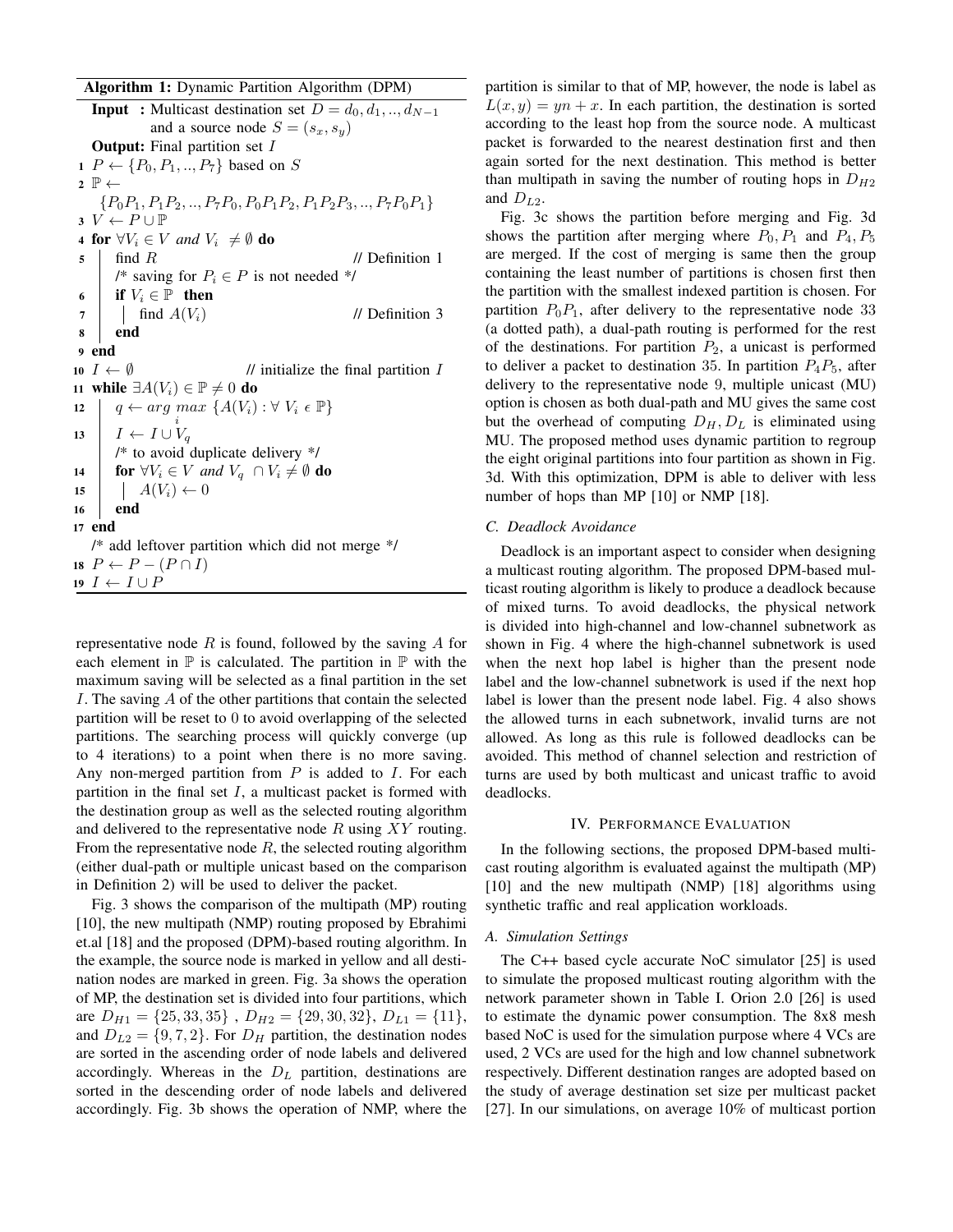

Fig. 3: Comparison of (a) MP [10] (b) NMP [18] (c) Partition of the network (d) DPM



Fig. 4: (a) 3x3 mesh physical network (b) high-channel subnetwork (c) low-channel subnetwork

and 90% unicast portion are assumed for the synthetic traffic. Netrace [28] is used to generate a trace file of workloads from PARSEC [29] benchmark. Netrace uses 64 cores, inorder Alpha ISA 2Ghz as the target system with 32KB I/D cache with MESI coherence protocol for L1 cache. The packet format for the simulation is shown in Fig. 5 where the flit field identifies a head, body or tail flit. The packet field can identify a multicast or unicast packet. The routing field indicates the dual-path or multiple unicast routing algorithm, as determined in Definition 2. In the header flit, a source node ID, a destination ID followed by multicast destination in bit



Fig. 5: Packet format

TABLE I: Network Configuration

| Topology                           | 8x8 Mesh           |
|------------------------------------|--------------------|
| Virtual Channels                   |                    |
| <b>Buffer Depth</b>                | 4 flits            |
| Packet Size                        | 4 flits/packet     |
| Traffic                            | Uniform Random     |
| <b>Multicast Packet Portion</b>    | 10 $%$             |
| <b>Multicast Destination Range</b> | 2-5,4-8,7-10,10-16 |

string format are included. A body or tail flit only contains the flit type identifier and the payload.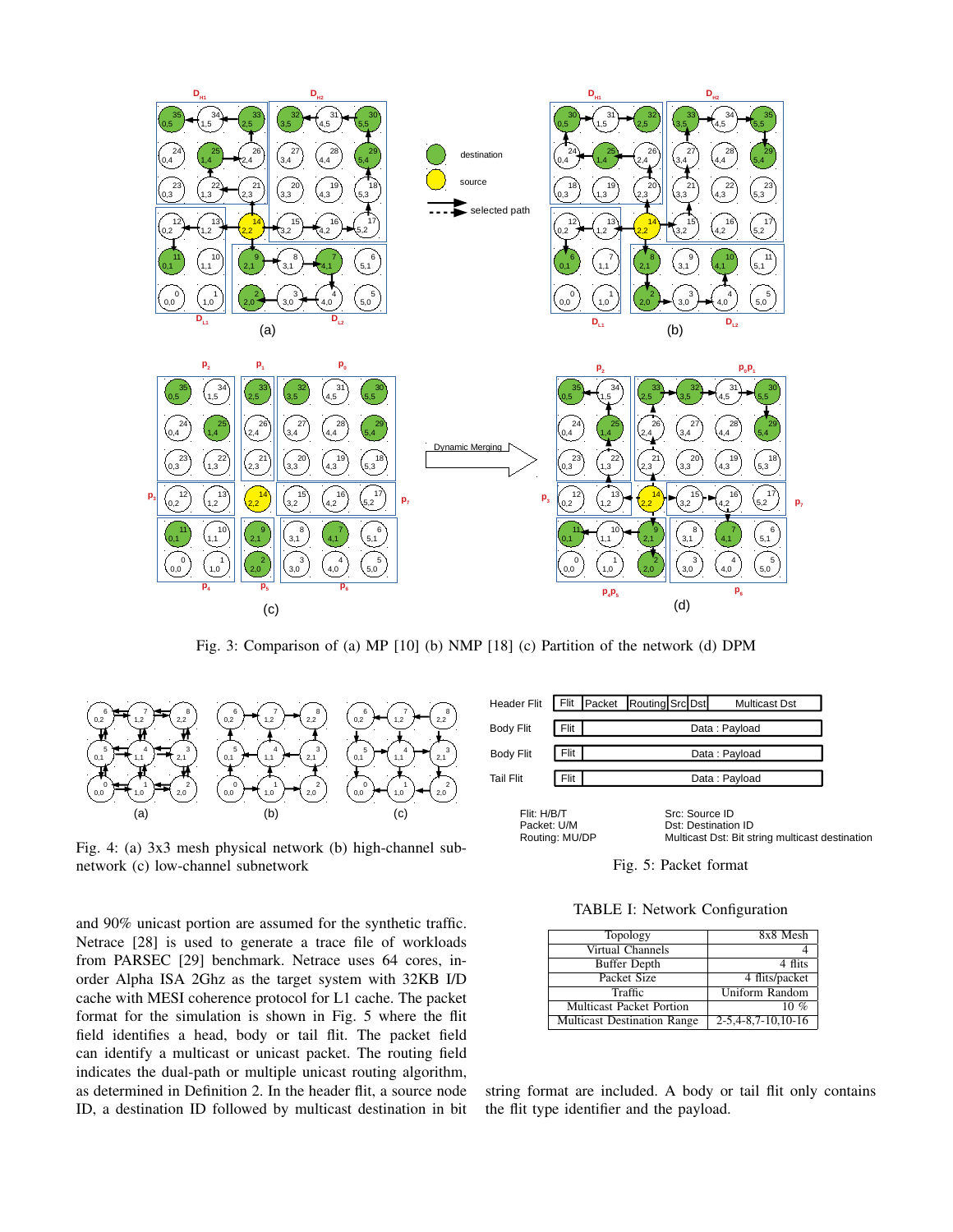

Fig. 6: Average latency for different multicast destination range

# *B. Result*

Fig. 6 shows the simulation results for the average packet latency of 8x8 mesh network with synthetic traffic. The multiple unicast (MU) where a multicast packet is delivered by multiple unicast packets, MP [10], NMP [18] and DPM are compared. As the destination range increasing from  $(2 - 5)$ to  $(10 - 16)$ , all the routing algorithms are saturated earlier mainly because of the increased congestion in the network. The proposed algorithm has better average packet latency in all destination ranges. The improvement is mainly due to the dynamic partition merging which allows the regrouping of destinations to reduce the routing cost, i.e., saving the hops to deliver leads to comparatively less network congestion.

The dynamic power consumption for all four algorithms are measured for synthetic traffic and the percentage improvement of the latter three algorithms vs. MU at the saturation point of the MU is shown in Fig. 7. DPM is consuming around  $7\%, 16\%, 22\%,$  and  $35\%$  less power than the MU algorithm at the saturation point for the destination range  $(2-5)$ ,  $(4-8)$ ,  $(7-10)$  and  $(10-16)$ , respectively. For the other two algorithms as well we see a similar trend of the increasing improvement in power consumption up to around  $25\%$  improvement at the range  $(10-16)$ . Similarly, on average DPM is consuming around 21% less power than NMP and 23% less power than MP for all four destination range.

The performance of average packet latency under the PAR-SEC benchmark traces is shown in Fig. 8 where multipath [10] is considered as a baseline for the benchmark evaluation. For each benchmark, the trace file of the region of interest section is extracted for the simulation. The performance improvement of NMP and DPM vs. MP is measured. For the average latency in Fig. 8a, the proposed algorithm shows around 23% improvement in fluidanimate and NMP shows around 5% improvement in canneal and swaptions workloads. Similarly, for the total power consumption, the proposed algorithm shows around 14% improvement in fluidanimate while NMP shows around 4% improvement in swaptions and blackscholes. The variation in delay and power performance in benchmark traces is due to the variation in the destination size and multicast percentage in the benchmark traces.

#### V. CONCLUSION

In this paper, the dynamic partition merging (DPM)-based multicast routing algorithm is proposed for NoCs. The destination set partition problem is first modeled as the exact weighted set cover problem. The proposed DPM algorithm is proposed to solve the problem by comparing the different options of merging partitions and selecting the option with the most saving in routing cost. Compared with the static partition strategy, DPM finds the partitions with lower routing cost and hence helps in reducing the network latency and power consumption. The routing algorithm inside each partition is selected from the dual-path and multiple unicast routing. The simulation results show that for synthetic traffic, the proposed algorithm achieves lower average packet latency and the network is saturated later than the existing algorithms with less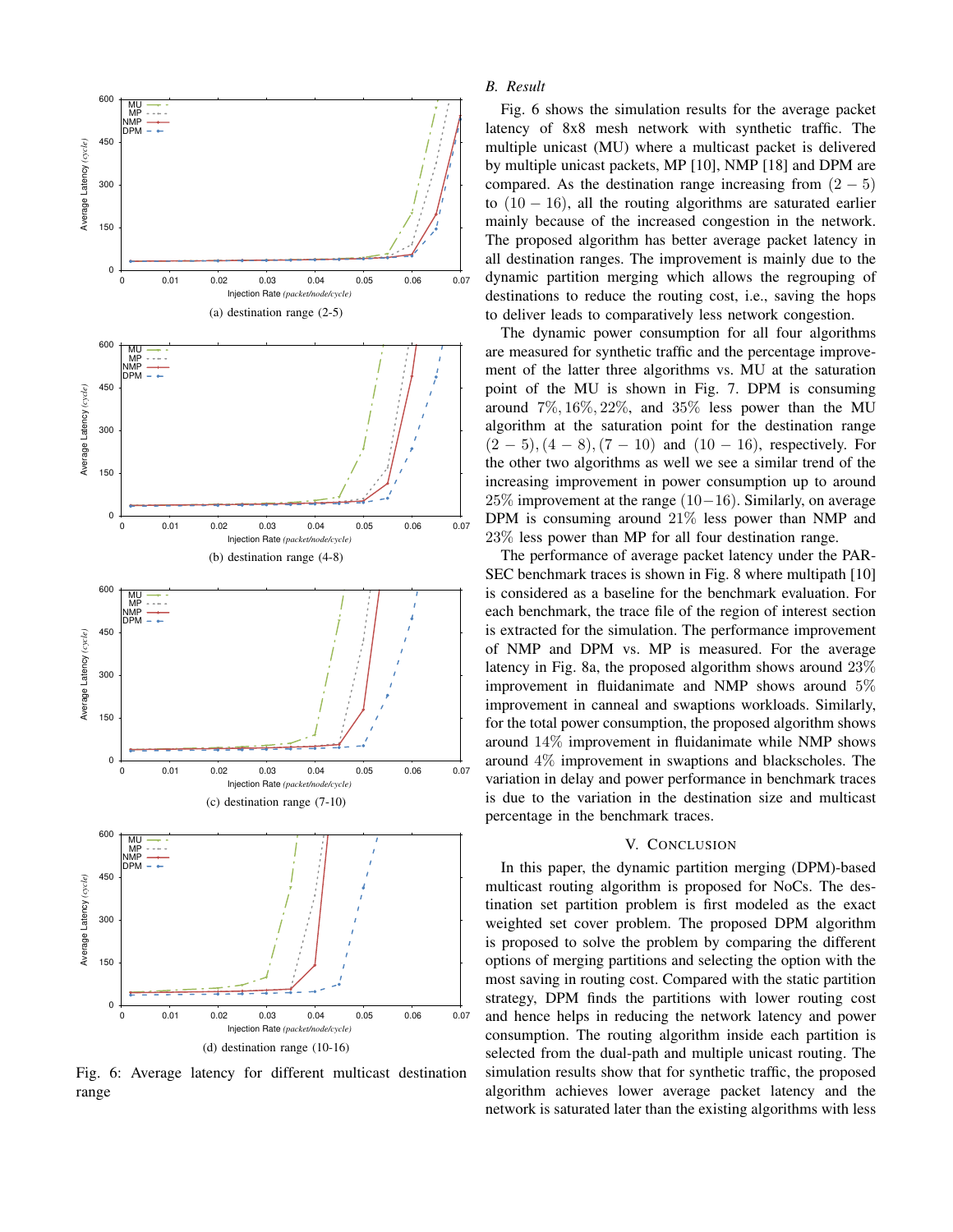

Fig. 7: % improvement in power for MP, NMP and DPM over **MU** 



(a) Average Packet Latency



Fig. 8: Performance under PARSEC benchmark traffic

power consumption. Similarly, for PARSEC benchmark loads, latency improvement is up to 23% and power improvement is up to 14% are observed. In our future work, the extension of the DPM-based multicast routing algorithm to 3D NoCs and evaluation of machine-learning benchmarks will be conducted.

#### **REFERENCES**

[1] L. Benini and G. De Micheli, "Networks on chips: a new soc paradigm,"*Comput.*, vol. 35, no. 1, pp. 70-78, Jan. 2002.

- [2] H. Xu, P. K. McKinley and L. M. Ni, "Efficient implementation of barrier synchronization in wormhole-routed hypercube multicomputers," in *Proc. 12th Intl. Conf. Distrib. Comput. Syst.*, 1992, pp. 118-125.
- [3] N. E. Jerger, L. Peh and M. Lipasti, "Virtual circuit tree multicasting: a case for on-chip hardware multicast mupport," in *Proc. Intl. Symp. Comput. Archit.*, 2008, pp. 229-240.
- [4] A. Karkar, T. Mak, K. Tong and A. Yakovlev, "A survey of emerging interconnects for on-chip efficient multicast and broadcast in manycores," in *IEEE Circuits and Syst. Mag.*, vol. 16, no. 1, pp. 58-72, 2016
- [5] B. K. Joardar, J. R. Doppa, P. P. Pande, D. Marculescu and R. Marculescu, "Hybrid on-chip communication architectures for heterogeneous manycore syst.," in *Proc. Intl. Conf. Comput.-Aided Design (ICCAD)*,2018, pp. 1-6.
- [6] W. Choi et al., "On-chip communication network for efficient training of deep convolutional networks on heterogeneous manycore syst.," *IEEE Trans. Comput.*, vol. 67, no. 5, pp. 672-686, May 2018.
- [7] S. Yasaman et al., "Flow mapping and data distribution on meshbased deep learning accelerator," in *Proc. 13th IEEE/ACM Intl. Symp. Networks-on-Chip*,2019
- [8] M. P. Malumbres, J. Duato and J. Torrellas, "An efficient implementation of tree-based multicast routing for distributed shared-memory multiprocessors," in *Proc. 8th IEEE Symp. Parallel and Distrib. Process.*, 1996, pp. 186-189.
- [9] D. R. Kumar, W. A. Najjar and P. K. Srimani, "A new adaptive hardware tree-based multicast routing in k-ary n-cubes," *IEEE Trans. Comput.*, vol. 50, no. 7, pp. 647-659, July 2001.
- [10] Xiaola Lin, P. K. McKinley and L. M. Ni, "Deadlock-free multicast wormhole routing in 2-D mesh multicomputers,"*IEEE Trans. on Parallel and Distrib. Syst.*, vol. 5, no. 8, pp. 793-804, Aug. 1994.
- [11] L. M. Ni and P. K. McKinley, "A survey of wormhole routing techniques in direct networks,"*Comput.*, vol. 26, no. 2, pp. 62-76, Feb. 1993.
- [12] L. Wang, Y. Jin, H. Kim and E. J. Kim, "Recursive partitioning multicast: a bandwidth-efficient routing for networks-on-chip," in *Proc. 3rd Intl. Symp. Networks-on-Chip*,2009, pp. 64-73.
- [13] F. A. Samman, T. Hollstein and M. Glesner. "Planar adaptive networkon-chip supporting deadlock-free and efficient tree-based multicast routing method," *Microprocessors and Microsystems*, vol.36, no. 6, pp. 449–461,2012
- [14] X. Wang et.al,"Efficient multicast schemes for 3-D networks-onchip",*Syst. Archit.* 59, 9, 693-708, 2013.
- [15] F. A. Samman, T. Hollstein and M. Glesner, "Adaptive and deadlockfree tree-based multicast routing for networks-on-chip," *IEEE Trans. Very Large Scale Integr. (VLSI) Syst.*, vol. 18, no. 7, pp. 1067-1080, July 2010.
- [16] T. H. Vu and A. B. Abdallah, "Low-latency k-means based multicast routing algorithm and architecture for three dimensional spiking neuromorphic chips," in *Proc. Intl. Conf. Big Data and Smart Comput. (BigComp)* 2019, pp. 1-8.
- [17] R. V. Boppana, S. Chalasani and C. S. Raghavendra, "Resource deadlocks and performance of wormhole multicast routing algorithms," *IEEE Trans. Parallel and Distrib. Syst.*, vol. 9, no. 6, pp. 535-549, June 1998.
- [18] M. Ebrahimi et al., "An efficent dynamic multicast routing protocol for distributing traffic in NOCs," in *Proc. Des., Automat. & Test Europe Conf. & Exhib.*, 2009, pp. 1064-1069.
- [19] P. Bahrebar and D. Stroobandt, "The hamiltonian-based odd-even turn model for adaptive routing in interconnection networks," in *Proc. Intl. Conf. Reconfigurable Comput. and FPGAs (ReConFig)*, 2013, pp. 1-6.
- [20] M. Ebrahimi, M. Daneshtalab, P. Liljeberg and H. Tenhunen, "HAMUM - a novel routing protocol for unicast and multicast traffic in MPSoCs," in *Proc. 18th Euromicro Conf. Parallel, Distrib. and Network-based Process.*, 2010, pp. 525-532.
- [21] Z. Wang, H. Gu, Y. Yang, H. Zhang, Y. Chen,"An adaptive partitionbased multicast routing scheme for mesh-based networks-on-chip", in *Comput. & Elect. Eng.*, vol.51,pp 235-251,2016
- [22] M. Ebrahimi, M. Daneshtalab, P. Liljeberg and H. Tenhunen, "Partitioning methods for unicast/multicast traffic in 3D NoC architecture," in *Proc. 13th IEEE Symp. Des. and Diagnostics of Electronic Circuits and Syst.*,2010, pp. 127-132.
- [23] B. Tiwari, M. Yang, Y. Jiang and X. Wang, "Effect of hardware trojan attacks on the performance of on-chip multicast routing algorithms," in *Proc. 9th Annu. Computing and Communication Workshop and Conf. (CCWC)*, 2019, pp. 0623-0629.
- [24] V. V. Vazirani, "Approximation algorithms", in *SpringerVerlag*, 2003.